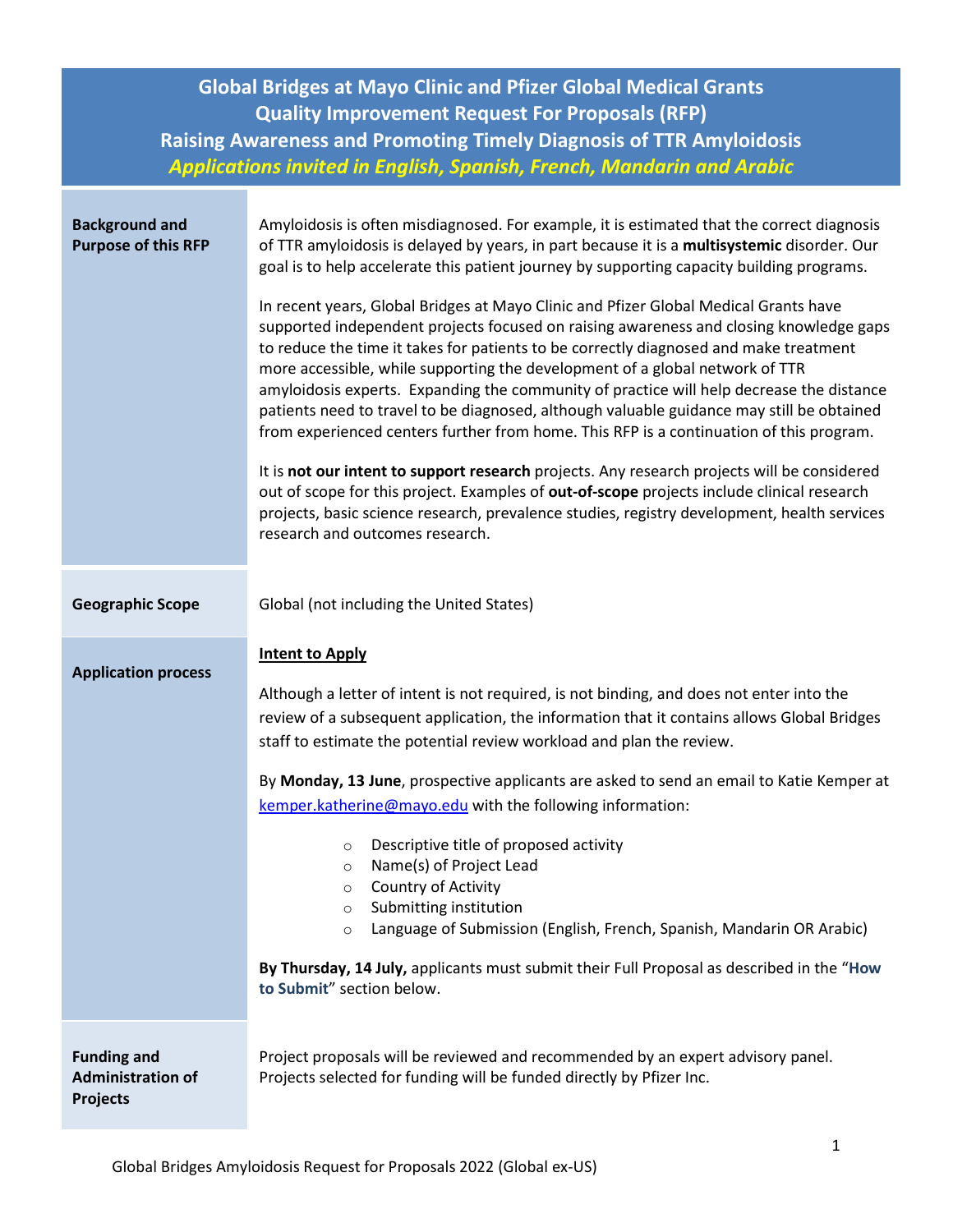|                                                            | Operational and technical support for funded projects will be provided by Mayo Clinic.                                                                                                                                                                                                                                                                                                                                                                                                                                                                                                                                                                                                                                                                                                                                                                                                    |
|------------------------------------------------------------|-------------------------------------------------------------------------------------------------------------------------------------------------------------------------------------------------------------------------------------------------------------------------------------------------------------------------------------------------------------------------------------------------------------------------------------------------------------------------------------------------------------------------------------------------------------------------------------------------------------------------------------------------------------------------------------------------------------------------------------------------------------------------------------------------------------------------------------------------------------------------------------------|
| <b>Applicant Eligibility</b>                               | Applications are invited from institutions, organizations or associations, e.g. professional<br>schools, hospitals, healthcare systems, universities, patient advocacy groups, professional<br>associations, government agencies<br>Grants can only be awarded to organizations, not individuals or medical practice groups.                                                                                                                                                                                                                                                                                                                                                                                                                                                                                                                                                              |
| <b>Clinical Area</b>                                       | TTR Amyloidosis (any organ system)                                                                                                                                                                                                                                                                                                                                                                                                                                                                                                                                                                                                                                                                                                                                                                                                                                                        |
| <b>Characteristics of a</b><br><b>Successful Proposal</b>  | In order to increase the capacity of the health care system to provide more timely<br>diagnosis and appropriate treatment to TTR amyloidosis sufferers in any organ, we are<br>interested in receiving proposals that:<br>Reduce the time to correct diagnosis, among a broad audience of health care<br>$\bullet$<br>professionals, including increasing coordination across specialties; AND<br>Build on evidence and international best practice; AND<br>$\bullet$<br>Include a robust and well-defined plan for evaluation and dissemination; AND<br>$\bullet$<br>Support the development of a global network of health care professionals capable<br>$\bullet$<br>of diagnosing and treating TTR amyloidosis, AND<br>Support the development of a global network of TTR amyloidosis experts<br>٠<br>Include a plan to sustain the project beyond the period of funding.<br>$\bullet$ |
| Out of Scope of this<br>Call                               | It is not our intent to support research projects. Projects evaluating the efficacy of<br>therapeutic or diagnostic agents will not be considered. Additional examples of out-of-<br>scope projects include clinical research projects, basic science research, prevalence<br>studies, registry development, health services research and outcomes research.                                                                                                                                                                                                                                                                                                                                                                                                                                                                                                                              |
| <b>Funding</b><br>Available/Maximum<br><b>Award Levels</b> | Total funding available for this RFP is US \$350,000. We anticipate funding between 2-3<br>projects.                                                                                                                                                                                                                                                                                                                                                                                                                                                                                                                                                                                                                                                                                                                                                                                      |
| <b>How to Submit</b>                                       | Applications will be accepted in English, French, Spanish, Mandarin and Arabic. They will<br>then be translated for review by the Expert Review Panel. Please note, however, that the<br>Pfizer website, including navigational prompts, is only in English.<br>1. Please go to http://www.cybergrants.com/pfizer/QI and sign in. First-time users should<br>click "Create your password".<br>2. Select the following Primary Area of Interest: TTR Amyloidosis<br>3. Select the following Competitive Grant Program Name: 2022 RD G Raising Awareness &<br><b>Promoting Timely Diagnosis of TTR Amyloidosis</b><br>4. Complete all required sections of the online application. See Appendix A for details.                                                                                                                                                                              |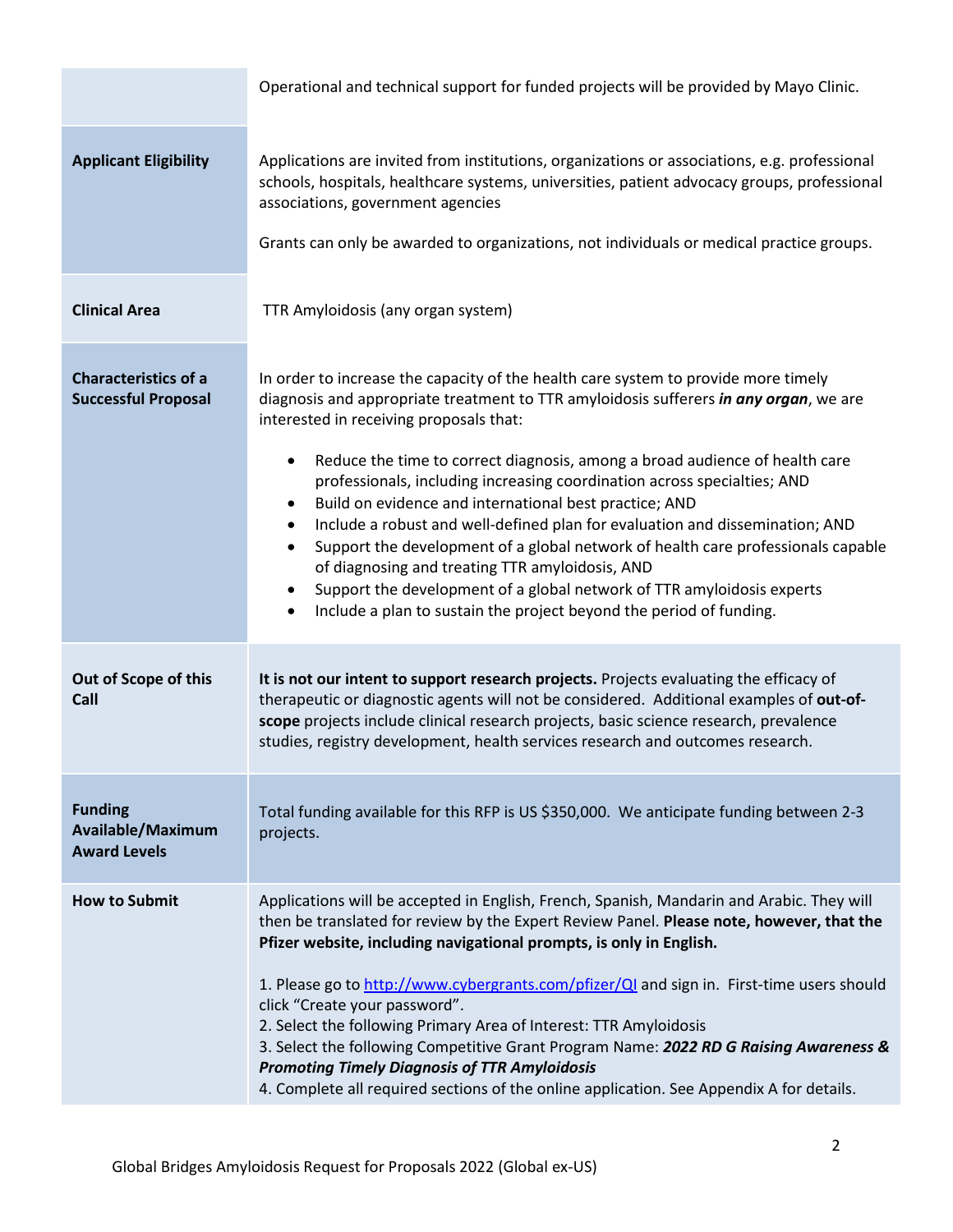| <b>Timing</b>    | Proposals must be completed in the CyberGrants system no later than Thursday, 14 July.                                                                                                                                                               |
|------------------|------------------------------------------------------------------------------------------------------------------------------------------------------------------------------------------------------------------------------------------------------|
|                  | All applicants will be notified of the outcome of their application by email in October,<br>2022. Applicants may also be contacted to provide further clarification in order to support<br>the review of this application.                           |
|                  | If your grant is approved, the agreement is expected to be signed by both parties within<br>2022 and without change. Please click here to view the core terms of the agreement.<br>Anticipated project start date for funded projects is early 2023. |
| <b>Questions</b> | If you have any questions regarding this RFP, or to discuss whether your project would be<br>in scope, please contact Katie Kemper at Global Bridges (kemper.katherine@mayo.edu) or                                                                  |
|                  | the Pfizer Grant Officer, Amanda Stein (amanda.j.stein@pfizer.com).                                                                                                                                                                                  |

## **\*\* OVERVIEW OF QUALITY IMPROVEMENT PROPOSAL REQUIREMENTS ON FOLLOWING PAGES\*\***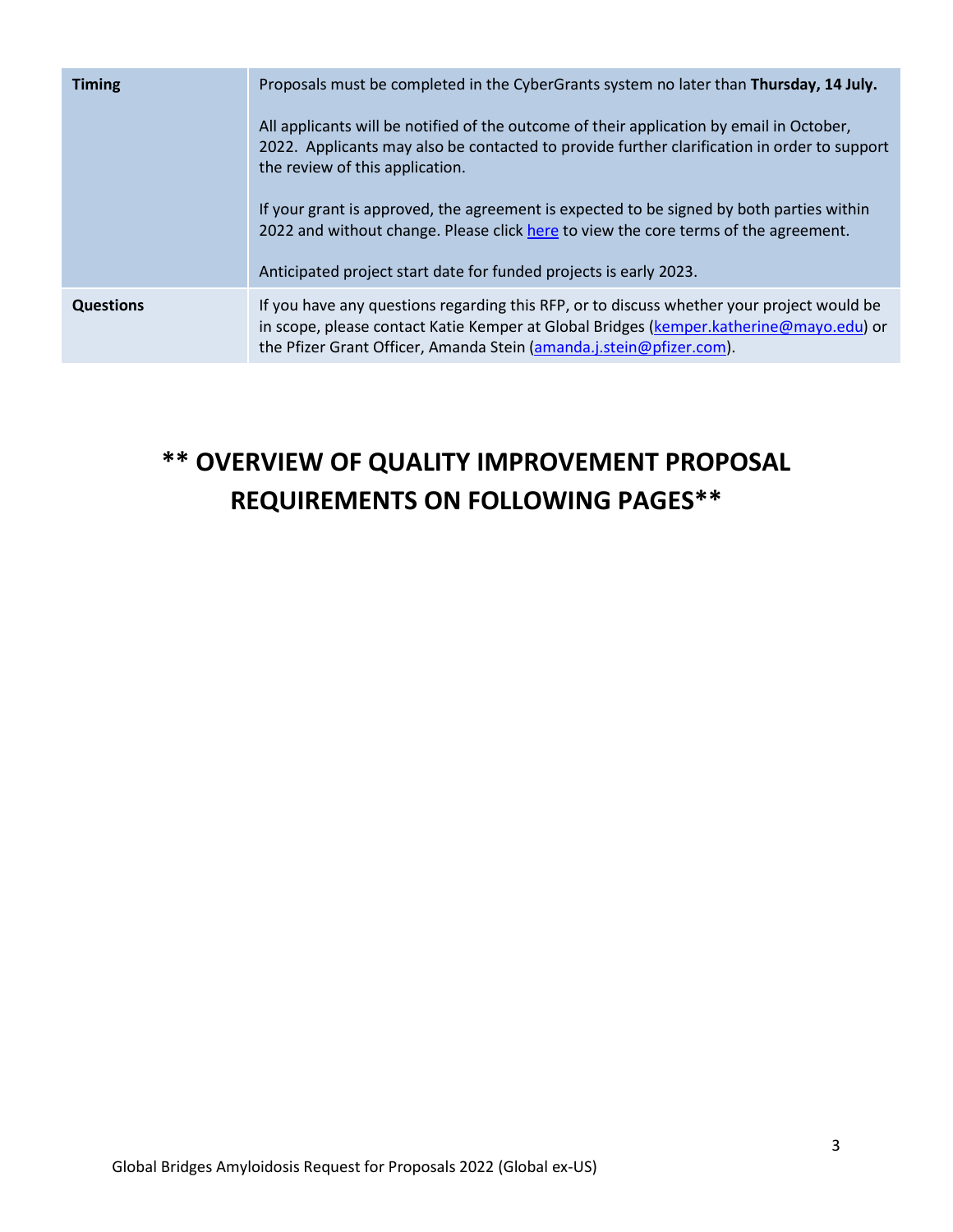## **Raising Awareness and Promoting Timely Diagnosis of TTR Amyloidosis Quality Improvement Proposal Requirements**

Applications will be accepted via the online portal [\(www.cybergrants.com/pfizer/QI\)](http://www.cybergrants.com/pfizer/QI). All sections of your application will need to follow the character limits specified in the online application.\*:

| <b>Goals and</b><br><b>Objectives</b>           | Briefly state the overall goal and objectives of the proposed project                                                                                                                                                                                                                                                                                                                                                                                                                                                  |
|-------------------------------------------------|------------------------------------------------------------------------------------------------------------------------------------------------------------------------------------------------------------------------------------------------------------------------------------------------------------------------------------------------------------------------------------------------------------------------------------------------------------------------------------------------------------------------|
| <b>Assessment of</b><br>Need for the<br>Project | Please include a quantitative baseline data summary, initial metrics (e.g., quality<br>measures), or a project starting point (please cite data on gap analyses or relevant<br>patient-level data that informs the stated objectives) in your target area.<br>Describe the source and method used to collect the data. Describe how the data were<br>analyzed to determine that a gap existed. If a full analysis has not yet been conducted,<br>please include a description of your plan to obtain this information. |
| <b>Target Audience</b>                          | Describe the primary audience(s) targeted for this project. Also indicate whom you<br>believe will directly benefit from the project outcomes. Describe the overall population<br>size as well as the size of your sample population.                                                                                                                                                                                                                                                                                  |
| <b>Project Design and</b><br><b>Methods</b>     | Outline the proposed methodology and key stages or milestones of your planned<br>approach. Maximum project length is two years.                                                                                                                                                                                                                                                                                                                                                                                        |
| <b>Innovation</b>                               | Explain what measures you have taken to assure that this project idea is original<br>$\bullet$<br>and does not duplicate other projects or materials already developed.<br>Describe how this project builds upon existing work, pilot projects, or ongoing<br>$\bullet$<br>projects developed either by your institution or other institutions related to this<br>project.                                                                                                                                             |
| <b>Evaluation and</b><br><b>Outcomes</b>        | Describe how you will measure the success of your project. What measures and metrics<br>will you use to evaluate the impact of the project? Describe your plan to capture<br>baseline and end-of-project metrics and results. Example metrics include:<br>Number of health care professionals trained<br>$\bullet$<br>Number of patients diagnosed with TTR Amyloidosis<br>$\bullet$<br>Number of patients receiving intervention<br>$\bullet$                                                                         |